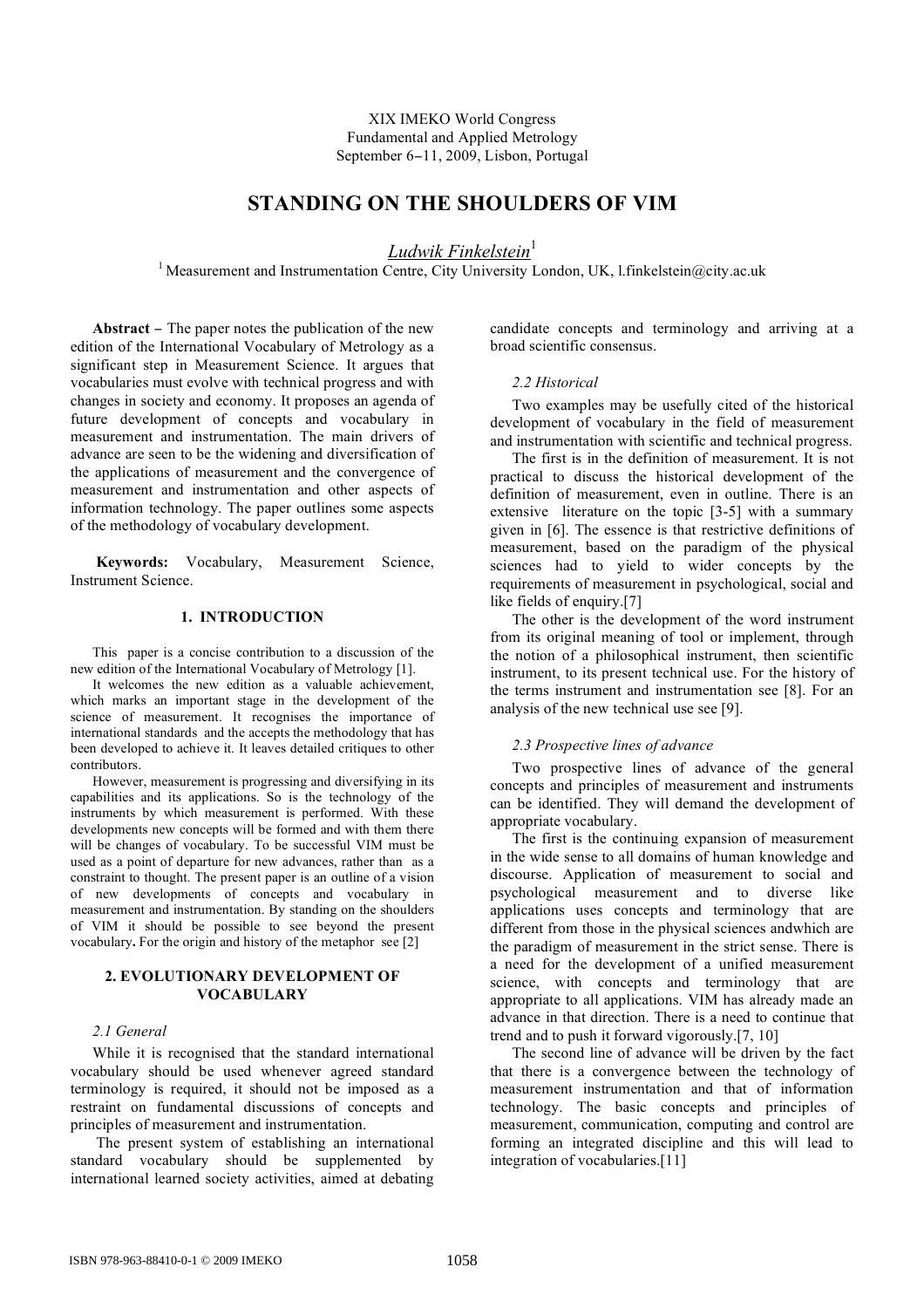# **3. METHODOLOGY**

#### *3.1 Conceptual analysis*

The evolution of new terminology must be based on new analysis of concepts and principles. The view of this author on the directions of advance which this should take are given in [11].

#### *3.2 Scholarly apparatus*

Vocabularies and papers analysing concepts are generally stipulative and normative in orientation. They do not in general, adequately discuss alternative concepts, historical developments, or support their view by critique of alternatives. This is certainly true of VIM.

It is suggested that future vocabularies, or papers analysing concepts and proposing terminology, be provided with a scholarly apparatus of references and a critical review of the field.

#### *3.3 Linguistic considerations*

One of the features of VIM is that it is a bilingual vocabulary, compiled in both English and French. A vocabulary that has to satisfy the requirements of two languages is difficult to compile.

It is not proposed here to argue the extreme view that the use of a language wholly constraints thought, but language does shape thought. Without being able to review adequately the relevant literature it is useful to refer here to two general works that provide background to the problems of multilingual vocabularies [12, 13].

It is therefore recommended that the development of vocabularies be undertaken in a single language. Given the centrality of English as a tool of science, it is that language which is proposed as the vehicle for the development of metrological vocabularies.

However, it must be recognised that languages other than English may have a major contribution to global science. This is apart from the natural wish of most peoples to preserve, develop and advance their language.

To give an example, the German language has, as a result of the nature of German engineering education, developed a powerful arsenal of concepts of design concepts and a corresponding vocabulary. The work of Pahl and Beitz [14] contributed greatly to design studies. Its translation into English [15] has been a significant contribution to English language thought on the topic.

Thus development of concepts in one language may drive thoughts in another.

### *3.4 Mechanism of development*

The Internet offers convenient ways in which discussions on terminology may be conducted.

It may be possible to organise discussions either by Internet forum, or Web conferencing.

# **4. CONCLUSIONS**

The new edition of VIM should be accepted as a starting point of international learned society activities to

promote further development of the concepts and vocabulary of measurement and instrumentation.

The developments should be evolutionary and there should be no normative constraints on the development of concepts and vocabulary.

Tentative proposals are made for lines of development. It is recommended that the unification of concepts and language across the increasingly extending and diversifying applications of measurement be given special attention. The other lines of development recommended is the integration of concepts and vocabulary of measurement and instrumentation and those of other domains of information and systems.

### **ACKNOWLEDGEMENTS**

The author thanks Professors K.T.V. Grattan and S.H. Khan for their help and support. He is also grateful to Mr E.C. (Jim) Buckland, whose work on the vocabulary of measurement and instrumentation has inspired his interest in the topic.

### **REFERENCES**

- [1] . "International Vocabulary of Metrology Basic and General Concepts and Associated Terms VIM, 3rd Edition," International Organization for Standardization, 2008.
- [2] R. K. Merton, *On the shoulders of giants; a Shandean postscript*. New York,: Free Press, 1965.
- [3] J. Diez, "A hundred years of numbers. An historical introduction to measurement theory 1887-1990 : Part I: The formation period. Two lines of research: Axiomatics and real morphisms, scales and invariance," *Studies In History and Philosophy of Science Part A,* vol. 28, pp. 167-185, 1997.
- [4] J. Diez, "A hundred years of numbers. An historical introduction to measurement theory 1887-1990 : Part II: Suppes and the mature theory. Representation and uniqueness," *Studies In History and Philosophy of Science Part A,* vol. 28, pp. 237-265, 1997.
- [5] J. Michell, *Measurement in psychology : critical history of a methodological concept*. Cambridge ; New York: Cambridge University Press, 2005.
- [6] L. Finkelstein, "Introduction to Measurement Theory and Philosophy " in *Handbook of Measuring System Design*, P. H. Sydenham and R. Thorn, Eds.: John Wiley & Sons, 2005, pp. 45-47.
- [7] L. Finkelstein, "Widely, strongly and weakly defined measurement," *Measurement,* vol. 34, pp. 39-48, 2003.
- [8] J. A. Simpson and E. S. Weiner, *The Oxford English dictionary*, 2nd ed. / prepared by J.A. Simpson and E.S.C. Weiner. ed. Oxford: Clarendon, 1989.
- [9] L. Finkelstein and K. T. V. Grattan, *Concise encyclopedia of measurement & instrumentation*, 1st ed. Oxford ; New York: Pergamon Press, 1994.
- [10] L. Finkelstein, "Widely-defined measurement An analysis of challenges," *Measurement,* 2009.
- [11] L. Finkelstein, "Measurement Science An Examination of Its Current State and Lines of Advance," in *XIX IMEKO World Congress* Lisbon, Portugal, 2009.